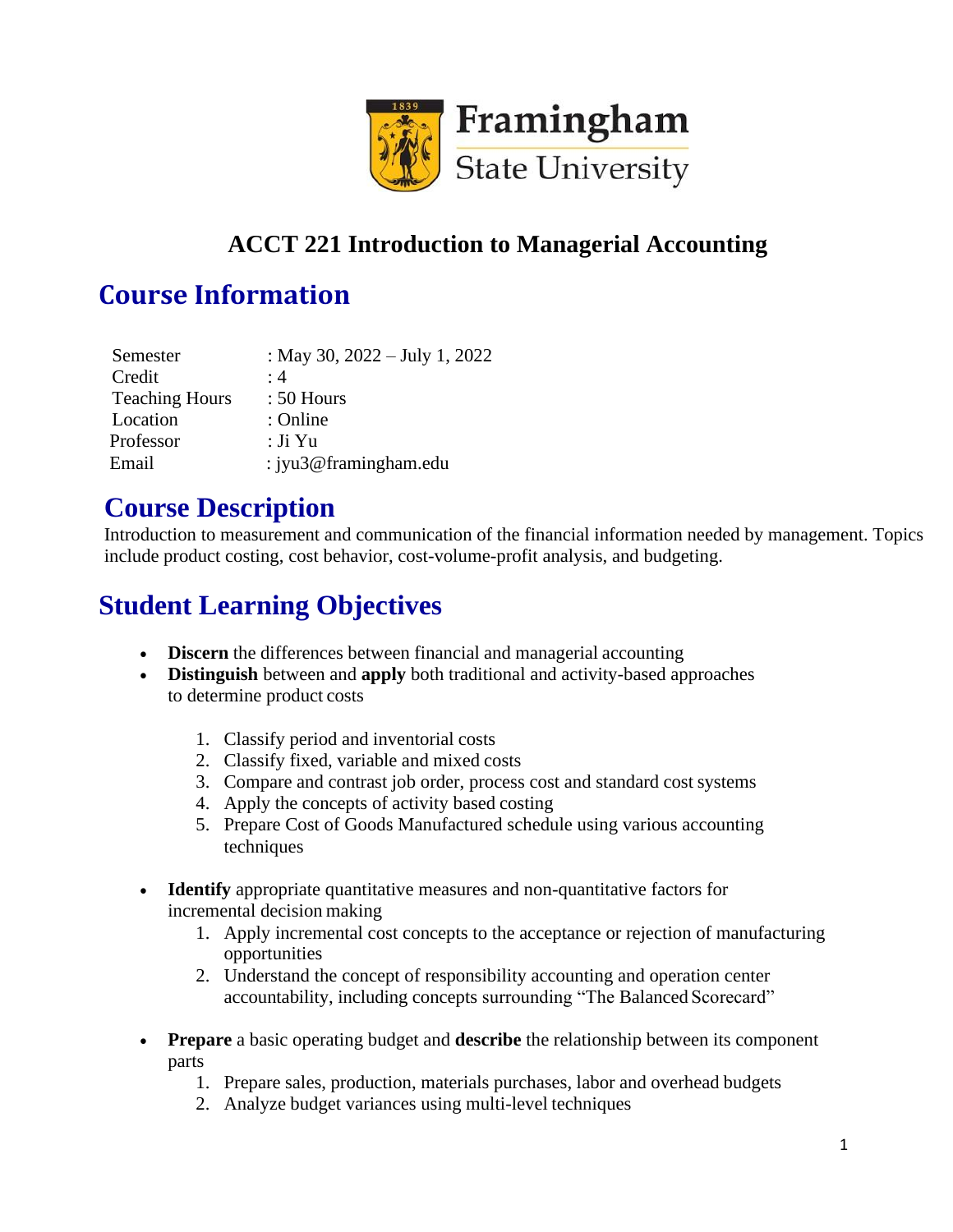- 3. Estimate total costs using various cost estimation techniques
- 4. Prepare cash budgets
- 5. Analyze and prioritize capital projects and prepare capital budgets
- **Interpret** information needed to prepare a statement of cash flows

# **Program Goal(s) Supported**

| Undergraduate<br>Goals | <b>Critical</b><br><b>Thinking</b> | Oral<br>Communication | Written<br>Communication | <b>Teamwork</b> | <b>Ethics</b> |
|------------------------|------------------------------------|-----------------------|--------------------------|-----------------|---------------|
|                        |                                    |                       |                          |                 |               |
| Major                  |                                    |                       |                          |                 |               |
|                        |                                    |                       |                          |                 |               |
| Minor                  |                                    |                       |                          |                 |               |

# **Prerequisites**

- BUS201 Financial Accounting
- BUS215 Business Decision Support Systems [Could be taken at the same time]
- Math Placement Level (MPL) 4

## **Required Text & Other Materials**

Textbook Accounting - Tools for Business Decision Making

- Author: Kimmel, Weygandt, Kieso
- Edition: 7th, © 2013 Binding
- ISBN: 978-1-119-57105-6

!!! If you would like to explore other options of textbook purchasing, please view the following videos (the same topic from two different angles). There is an option for you to purchase only the online WileyPlus access which includes access to the e-Book. The publisher also offers a 14- day grace period in case you need to wait for your financial aid package to arrive or want to have more time to make your decision.

https:/[/www.wileyplus.com/WileyCDA/resources-and-support/instructors/set](http://www.wileyplus.com/WileyCDA/resources-and-support/instructors/set-)up/gettingstarted.html

https:/[/www.wileyplus.com/register](http://www.wileyplus.com/register)

1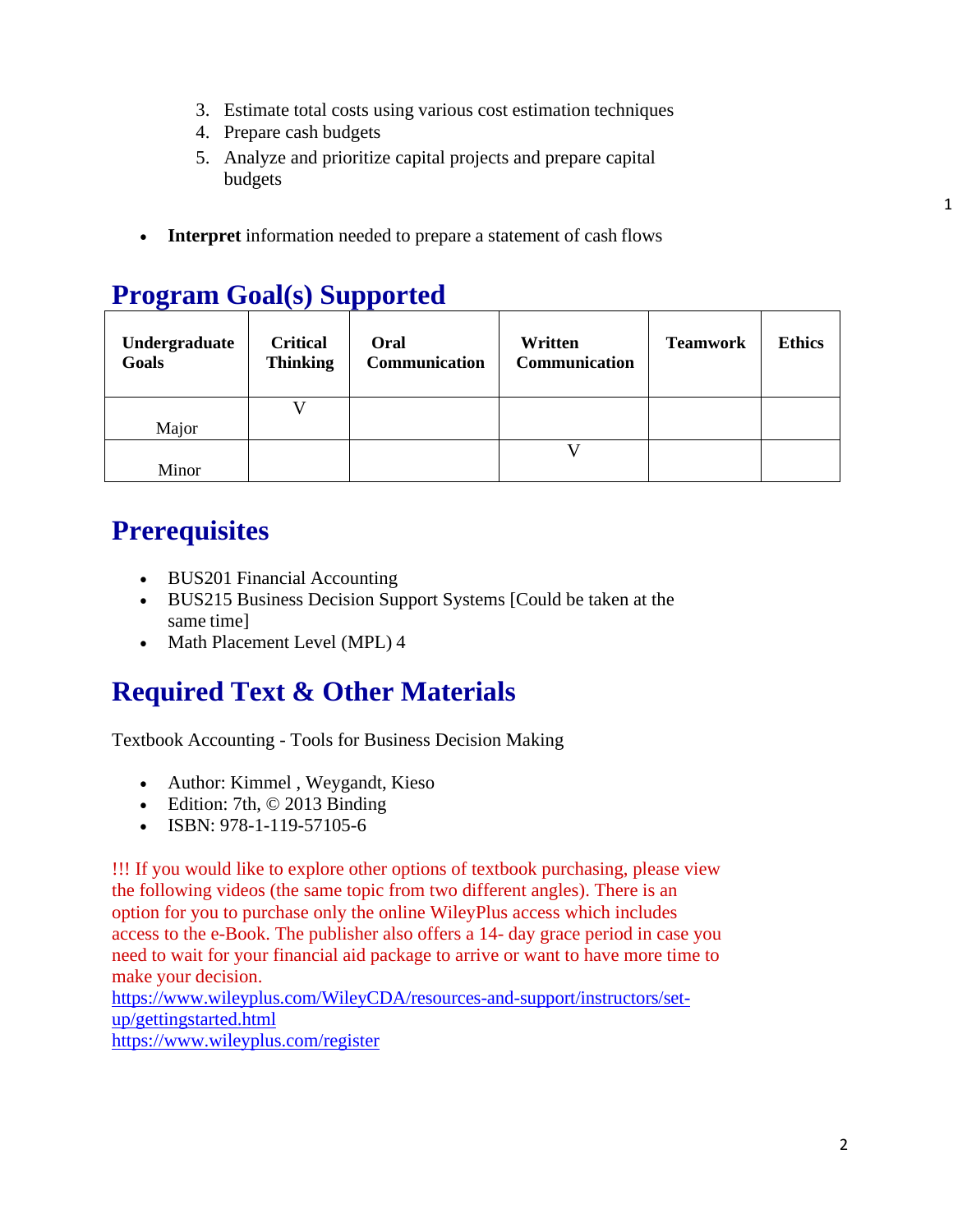# **Grading Policy**

Distributions of points among various course requirements.

- **1.** 5% **Assignments**
- **2.** 5% **Participation and Quiz**
- 3. 25% **Exam 1**
- 4. 25% **Exam 2**
- 5. 40% **Final Exam**

Class notes, lecture videos (under Content) and examination scores (under Grade Book) will be posted on Blackboard. All business majors need a "C-" or better to pass the course. This course has been designated as a prerequisite of several courses. Failure to pass the course may result in extra time spent in the program. **If a student misses an exam for personal reasons (sickness, family emergency, etc.), then the final exam will be counted two times to replace the missing exam.**

**Conversion** of numerical scores to letter grades is based on the list below:

| 93.00% & above  | А  |
|-----------------|----|
| 88.00% - 92.99% | А- |
| 85.00% - 87.99% | B+ |
| 82.00% - 84.99% | в  |
| 79.00% - 81.99% | в- |
| 76.00% - 78.99% | C+ |
| 73.00% - 75.99% | C. |
| 70.00% - 72.99% | C- |
| 65.00% - 69.99% | D+ |
| 60.00% - 64.99% | D  |
| 59.99% & below  | F  |
|                 |    |

#### **Expectations**

Treat this class as you would for your job: prepare by reading the text and doing assigned homework. Arrive promptly and remain in the classroom for the duration of the class period. Please do not exit and reenter the room during class time, except in an emergency situation; turn off your cell phone during class. Be proactive: if you are having a problem with the material being covered, seek help right away. [Office Hours: see the top of the page]

### **Policies (applicable rules will be relaxed for students with documented health or personal problems)**

**Textbooks**: Not having textbooks or delay of purchasing the textbooks may significantly damage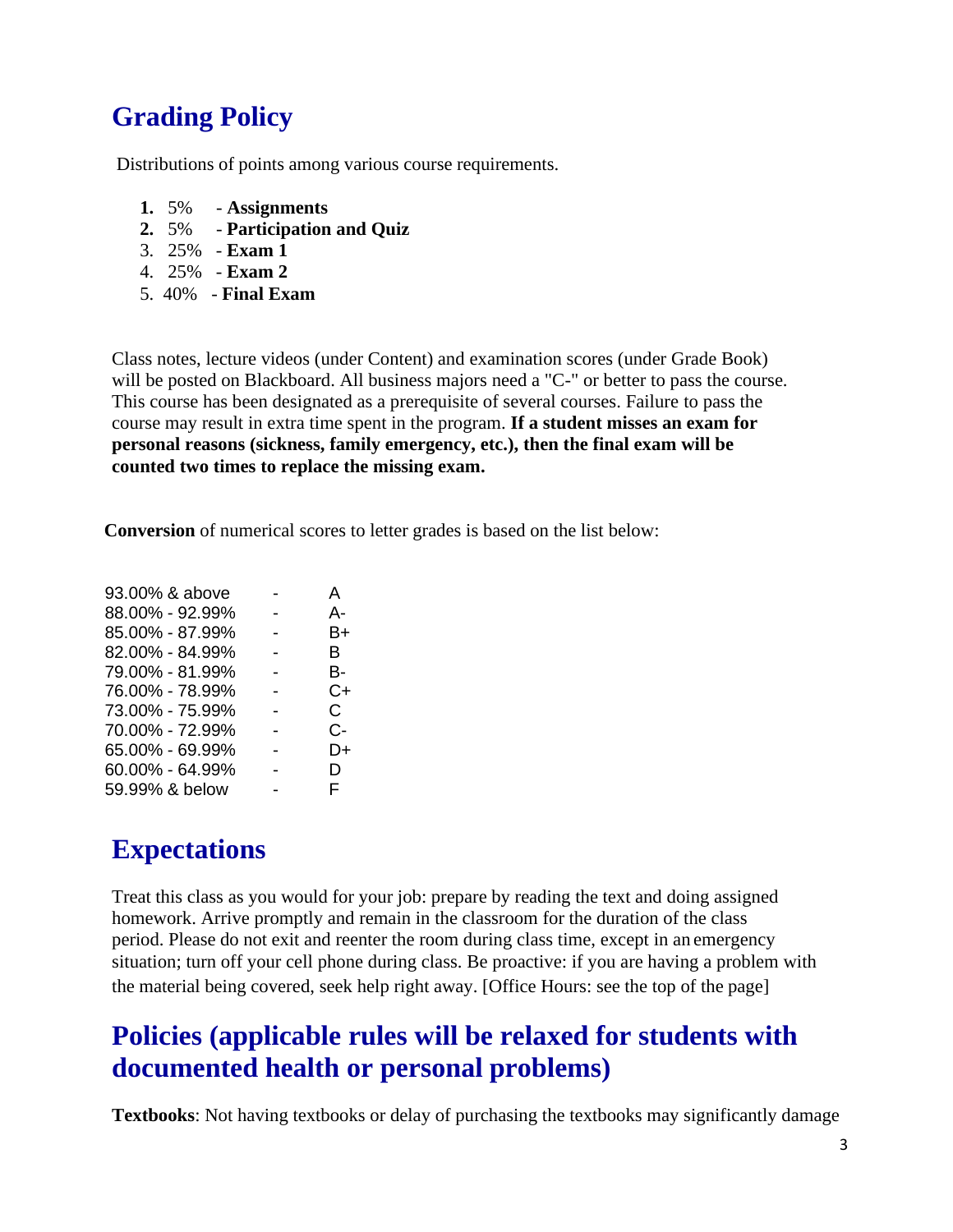the chance of successful completion of the course. It is student's responsibility to obtain the textbooks in the first week of the semester. The publisher offers a 14-day grace period.

**Absences and tardiness**: Students should check Blackboard to study the course contents and work on homework assignments.

**Cheating and plagiarism**: students are expected to maintain the highest standards of honesty in their college work. Cheating, forgery, and plagiarism are serious offenses, and students that engage in any form of academic dishonesty will be subject to disciplinary action.

# **Tentative Schedule**

Some chapters are covered in great details while others are briefly introduced. Depending on class progress, the pace and emphasis will be adjusted.

| <b>Week</b>    | <b>Class</b> | <b>Topics &amp; Chapters</b>                                               | <b>Projects</b>                                                                                                                                   |
|----------------|--------------|----------------------------------------------------------------------------|---------------------------------------------------------------------------------------------------------------------------------------------------|
| 1              | Class 1      | Chapter 14: Managerial Accounting                                          | Quiz & Homework Chapter<br><b>Managerial Accounting</b>                                                                                           |
|                | Class 2      | Chapter 14: Managerial Accounting                                          | Quiz & Homework Chapter<br><b>Managerial Accounting</b>                                                                                           |
|                | Class 3      | Chapter 15: Job Order Costing                                              | Quiz & Homework Chapter<br><b>Job Order Costing</b>                                                                                               |
|                | Class 4      | <b>Chapter 16: Process Costing</b>                                         | Quiz & Homework Chapter<br><b>Job Order Costing</b>                                                                                               |
|                | Class 5      | <b>Chapter 16: Process Costing</b>                                         | Quiz & Homework Chapter<br><b>Job Order Costing</b><br><b>Homework and Quiz Set 1</b><br>DUE June 4 @11:59pm<br>(includes chapters 14, 15,<br>16) |
| $\overline{2}$ | Class 1      | Chapter 17: Activity-Based Costing                                         | Quiz & Homework Chapter<br><b>Process Costing</b>                                                                                                 |
|                | Class 2      | Chapter 17: Activity-Based Costing                                         | Quiz & Homework Chapter<br><b>Activity-Based Costing</b>                                                                                          |
|                | Class 3      | Chapter 18: Cost-Volume-Profit and<br>breakeven analysis                   | Quiz & Homework Chapter<br>Cost-Volume-Profit and<br>breakeven analysis                                                                           |
|                | Class 4      | Chapter 18: Cost-Volume-Profit and<br>breakeven analysis and Review Exam 1 | PDF review document is<br>provided.                                                                                                               |

#### Tentative Course Schedule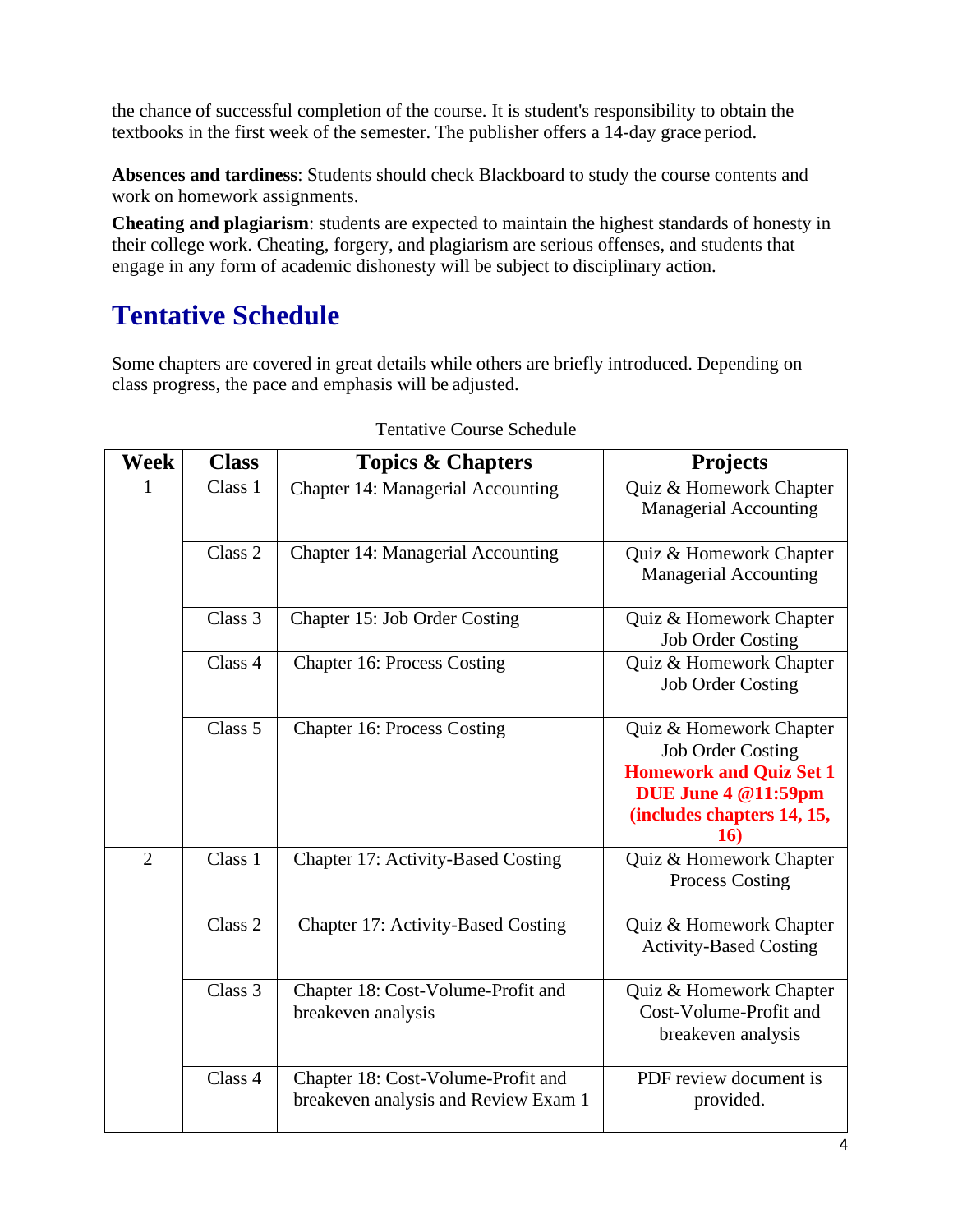|                | <b>Class 5</b> | <b>EXAM1</b><br>Open on July 9 <sup>th</sup> from 8am to 10pm                                                  | <b>Homework and Quiz Set 2</b><br><b>DUE June 11 @11:59pm</b><br>(includes chapters 17, 18)                                                         |
|----------------|----------------|----------------------------------------------------------------------------------------------------------------|-----------------------------------------------------------------------------------------------------------------------------------------------------|
| 3              | Class 1        | Chapter 19: Cost-Volume-Profit<br>Analysis: Additional Issues                                                  | Quiz & Homework Chapter<br>Cost-Volume-Profit<br><b>Analysis: Additional Issues</b>                                                                 |
|                | Class 2        | Chapter 19: Cost-Volume-Profit<br>Analysis: Additional Issues                                                  | Quiz & Homework Chapter<br>Cost-Volume-Profit<br><b>Analysis: Additional Issues</b>                                                                 |
|                | Class 3        | Chapter 20: Incremental Analysis and<br>decision making                                                        | Quiz & Homework Chapter<br>Incremental Analysis and<br>decision making                                                                              |
|                | Class 4        | Chapter 20: Incremental Analysis and<br>decision making                                                        | Quiz & Homework Chapter<br>Incremental Analysis and<br>decision making                                                                              |
|                | Class 5        | <b>Chapter 21: Budgetary Planning</b>                                                                          | Quiz & Homework Chapter<br><b>Budgetary Planning</b><br><b>Homework and Quiz Set 3</b><br><b>DUE</b> June 18 @11:59pm<br>(includes chapters 19, 20) |
| $\overline{4}$ | Class 1        | Chapter 21: Budgetary Planning                                                                                 | Quiz & Homework Chapter<br><b>Budgetary Planning</b>                                                                                                |
|                | Class 2        | <b>Chapter 22: Budgetary Control</b>                                                                           | Quiz & Homework Chapter<br><b>Budgetary Control</b>                                                                                                 |
|                | Class 3        | <b>Chapter 22: Budgetary Control</b>                                                                           | Quiz & Homework Chapter<br><b>Budgetary Control</b>                                                                                                 |
|                | Class 4        | Review Exam 2                                                                                                  | PDF review document is<br>provided.                                                                                                                 |
|                | <b>Class 5</b> | <b>EXAM2</b><br>Open on July 23 <sup>rd</sup> from 8am to 10pm                                                 | <b>EXAM2</b><br><b>Homework and Quiz Set 4</b><br><b>DUE</b> June 25 @11:59pm<br>(Includes chapters 21, 22)                                         |
| 5              | Class 1        | Chapter 23: Standard Costs and<br><b>Balanced Scorecard</b>                                                    | Quiz & Homework Chapter<br><b>Standard Costs and Balanced</b><br>Scorecard                                                                          |
|                | Class 2        | Chapter 23: Standard Costs and<br><b>Balanced Scorecard</b><br>Chapter 24: Planning for Capital<br>Investments | Quiz & Homework Chapter<br><b>Standard Costs and Balanced</b><br>Scorecard & Chapter<br>Planning for Capital<br>Investments                         |
|                | Class 3        | Chapter 24: Planning for Capital<br>Investments                                                                | Quiz & Homework Chapter<br>Planning for Capital<br>Investments                                                                                      |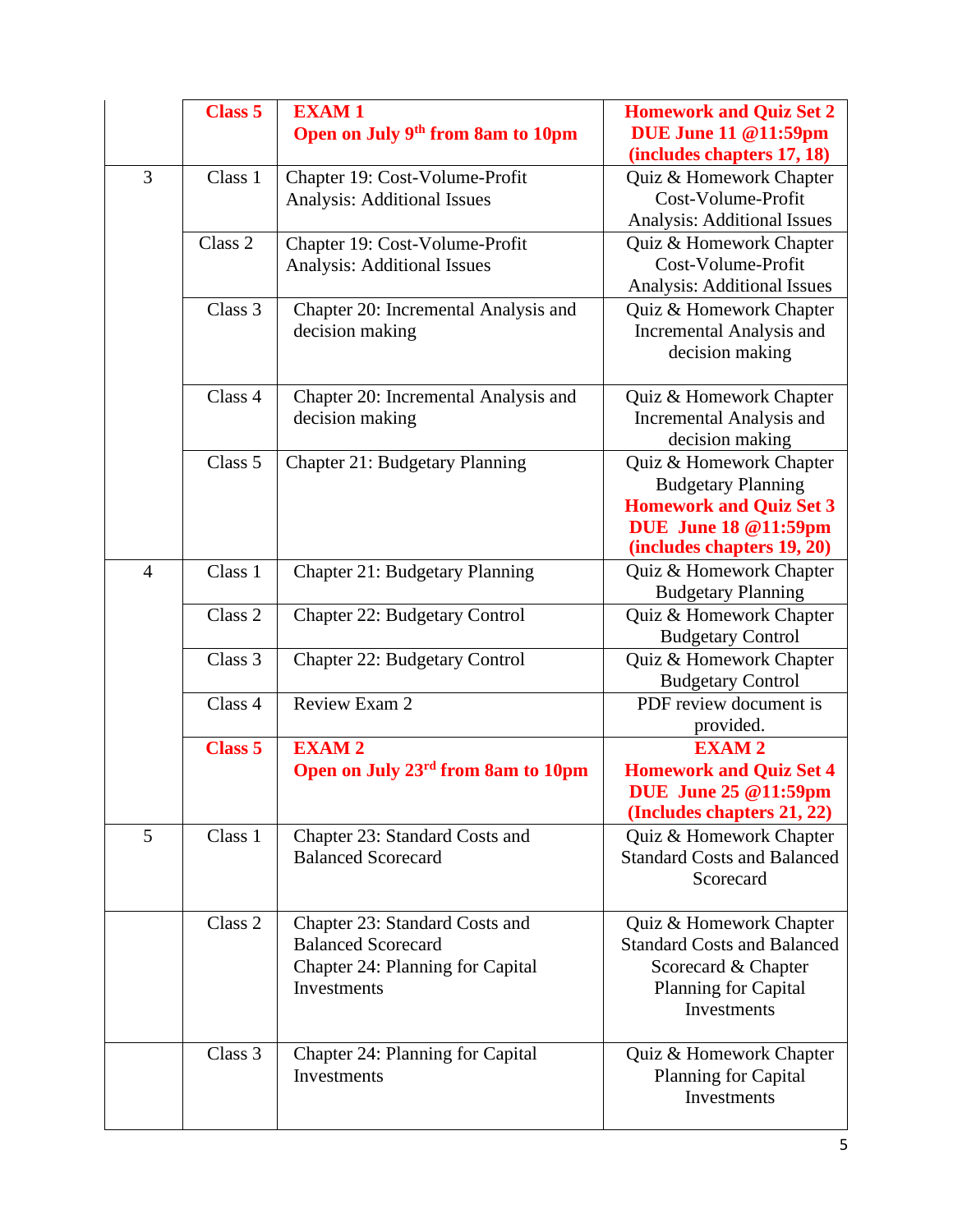| Class 4 | <b>Review Final Exam</b>                       | PDF review document is         |
|---------|------------------------------------------------|--------------------------------|
|         |                                                | provided.                      |
| Class 5 | <b>FINAL EXAM</b>                              | <b>FINAL EXAM</b>              |
|         | Open on July 28 <sup>th</sup> from 8am to 10pm | <b>Homework and Quiz Set 5</b> |
|         | (Comprehensive, includes all                   | DUE June 30th @11:59pm         |
|         | chapters)                                      | (includes chapters 23 and      |
|         |                                                | 24                             |

#### **Ethics Statement**

School of Business students are expected to maintain the highest standards of honesty in their college work. Cheating, forgery, and plagiarism are serious offenses, and students that engage in any form of academic dishonesty will be subject to disciplinary action. While we prefer to adhere to a code of honor in the School of Business, due to national trends in cheating, forgery, and plagiarism, we are instituting this policy within the school. Any student found cheating, committing forgery, or plagiarizing may suffer serious consequences ranging from failing a specific piece of work to failing the course. In some cases, a student may be expelled from the School of Business and the college.

Your business education includes learning ethics and values. We trust that you have the basic foundation upon which we can build. You will be judged by your character as well as by your knowledge and skills since the business world increasingly demands ethical behavior of its employees. Honesty remains an admirable quality.

**Cheating** is defined as giving or obtaining information by improper means in meeting any academic requirements or in other aspects of your professional conducts. The use for academic credit of the same work in more than one course without knowledge or consent of the instructor(s) is a form of cheating and is a serious violation of academic integrity.

**Forgery** is defined as the alteration of forms, documents, or records, or the signing of such forms or documents by someone other than the proper designee.

**Plagiarism** is the representation, intentional or unintentional, of another's words or ideas as one's own. When using another person's words in a paper, students must place them within quotation marks or clearly set them off in the text with appropriate citation. When students use another's ideas, they must clearly identify the source of the ideas. Plagiarism is a violation of the rights of the plagiarized author and of the implied assurance by the students that when they submit academic work it is their own work product. If students have any issues with respect to the definition of plagiarism, it is their responsibility to clarify the matter by conferring with the instructor.

Cases requiring disciplinary and/or grade appeal action will be adjudicated in accordance with Procedures for Resolving Academic Integrity Cases, a copy of which is available in the office of the Vice President for Students Affairs, the office of the Provost for Academic Affairs, and in the Academic Deans' offices.

School of Business community is committed to practicing the highest standards of ethical behavior and demonstrating integrity in all we do. We practice these standards and expect them